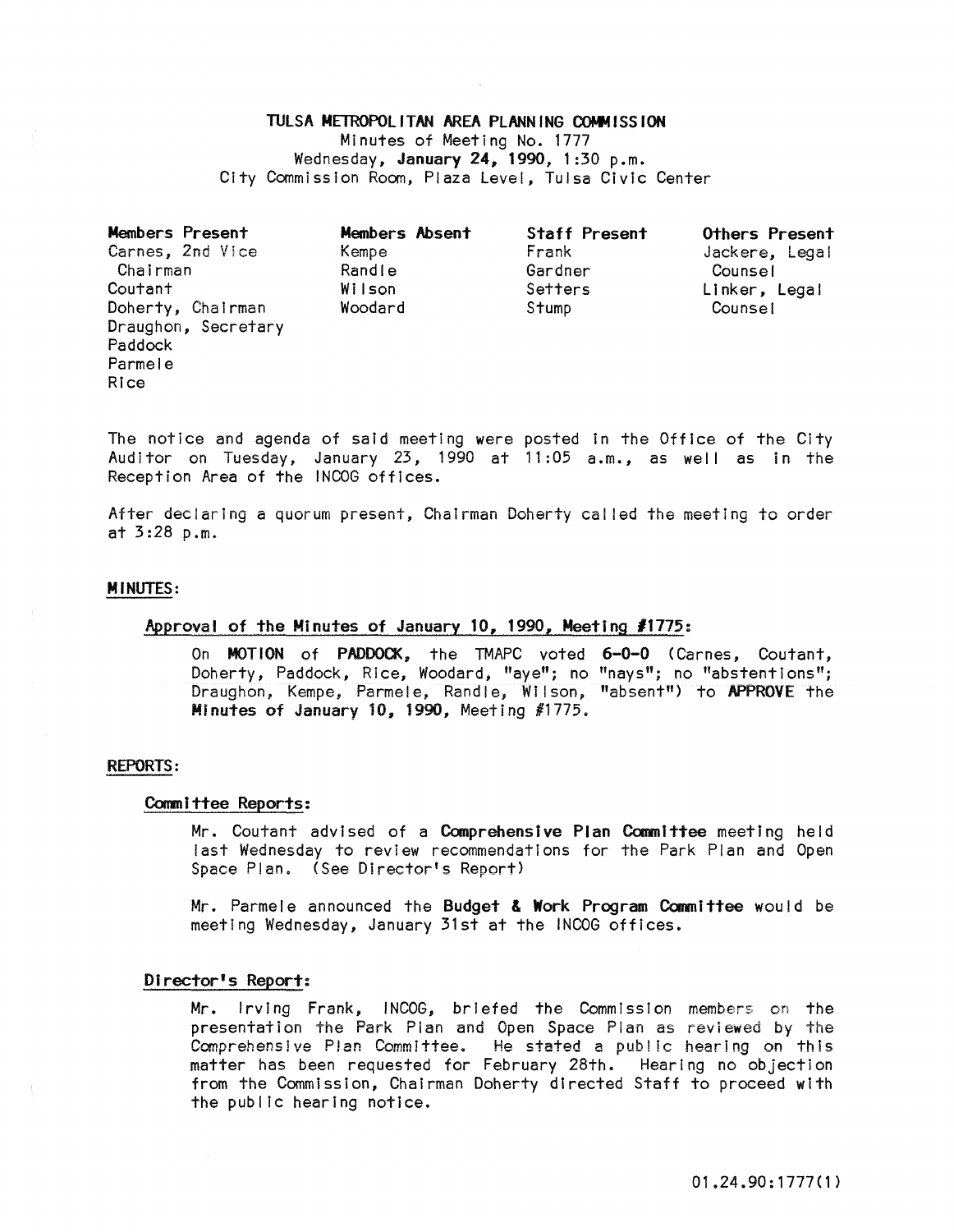Appl icatlon No.: Z-6275 Applicant: Norman (Brumble) Location: NEic of East 91st Street Proposed Zoning: & South Col lege Avenue Date of Hearing: January 24, 1990 Continuance Requested to: February 14, 1990 Present Zoning: RT Proposed Zoning: OL

### TMAPC ACTION: 7 members present

On MOTION of COUTANT, the TMAPC voted 7-0-0 (Carnes, Coutant, Doherty, Draughon, Paddock, Parmele, Rice, "aye"; no "nays"; no "abstentions"; Kempe, Randle, Wilson, Woodard, "absent") to CONTINUE Consideration of  $Z-6275$  Norman (Brumble) until Wednesday, February 14, 1990 at 1:30 p.m. in the City Commission Room, City Hall, Tulsa Civic Center.

\* \* \* \* \* \* \*

Appl ication No.: Z-6279 Applicant: Ledford (Southern Oaks Estate II) Location: East of Canton Avenue, between East 106th & l08th Streets Date of Hearing: January 24, 1990 Presented to TMAPC by: Mr. Jerry Ledford, Tulsa Engineering 252-9621 Present Zoning: AG Proposed Zoning: RS-1

#### Relationship to the Comprehensive Plan:

The District 26 Plan, a part of the Comprehensive Plan for the Tulsa Metropolitan Area, designates the subject property Special District 2 (sump area). The Special District allows RS-l If conventional zoning Is requested or RS-2 with accompanying PUD.

According to the Zoning Matrix, the requested RS-l District Is In accordance with the Plan Map,

### Staff Recommendation:

Site Analysis: The subject tract is approximately 20 acres in size and loeated east of South Canton Avenue, between East 106th Street and East 108th St. It Is partially wooded, flat. vacant, and Is zoned AG.

Surrounding Area Analysis: The tract is abutted on the north by vacant property zoned RS-l, but with a subdivision plat having Preliminary Approval (Wexford Estates); on the east and south by vacant property zoned AG; and on the west by single-family dwellings zoned RS-1.

Zoning and BOA Historical Summary: Previous TMAPC and City Commission actions have approved RS-1 and RS-2 zoning in the area.

ConclusIon: Based on the Comprehensive Plan and existing zoning pattern for the area, Staff finds the request to be compatible and can support the request.

Therefore, Staff recommends APPROVAl of RS-l zoning as requested.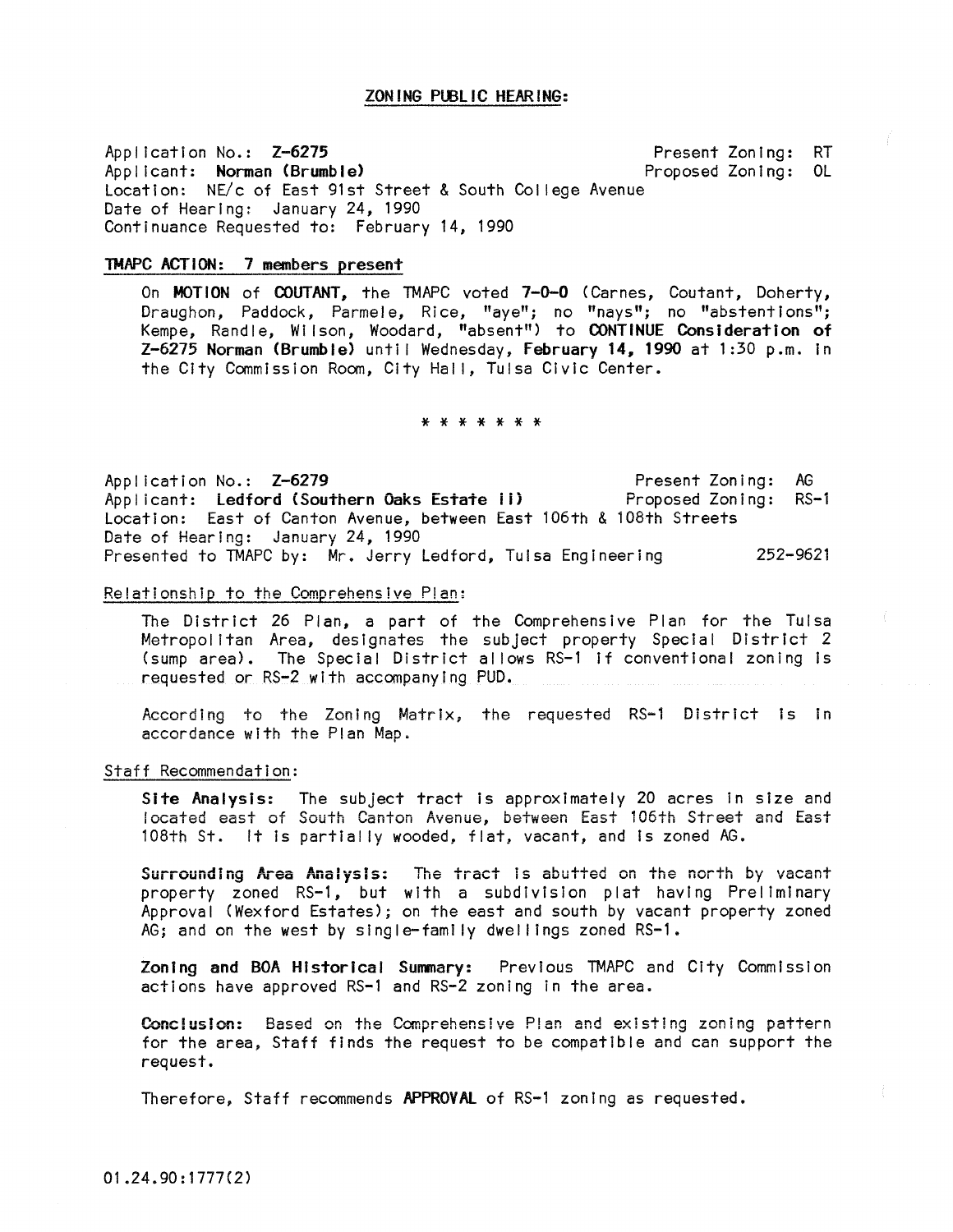On MOTION of PARMELE, the TMAPC voted 7-0-0 (Carnes, Coutant, Draughon, Doherty, Paddock, Parmele, Rice, "aye"; no "nays!!; no "abstentions"; Kempe, Randle, Wilson, Woodard, "absent") to APPROVE Z-6279 Ledford (Southern Oaks Estate II) for RS-1 Zoning, as recommended by Staff.

#### legal Description:

Southern Oaks Estates II, an addition to the City of Tulsa, being a subdivision of the  $W/2$  of the NE/4 of the SW/4, Section 27, T-18-N, R-13-E, Tulsa County, Oklahoma.

#### \* \* \* \* \* \* \*

Appl icatlon No.: Z-6280 Appl icant: Harris (Empire COnstruction & Materials) Proposed Zoning: IH **Location: East** of the SE/c **of** East **Apache** Street **& North**  129th East Avenue Date of Hearing: January 24, 1990 Presented to TMAPC by: Mr. Gene Harris, PO Box 440, Jenks (299-5606) Present Zoning: AG

#### Relationship to the Comprehensive Plan:

The District 16 Pian, a part of the Comprehensive Pian for the Tuisa Metropolitan Area, designates the subject property Special District 2 (Industrial) and Development Sensitive.

According to the Zoning Matrix, the requested IH District may be found in accordance with the Plan Map. All zoning districts are considered may be found in accordance with Special Districts guidelines.

#### Staff Recommendation:

Site Analysis: The subject tract is approximately 19 acres in size and located east of the southeast corner of East Apache Street and North 129th East Avenue. It Is nonwooded, gently sloping, contains an asphalt batch plat and Is zoned AG.

Surrounding Area Analysis: The subject tract contains an asphalt batch plant. It is abutted to the north across East Apache Street, by an industrial business zoned IM, and two vacant single-family dwellings zoned AG and Il; to the east by a single-fami Iy dwelling zoned AG and an auto salvage operation zoned 1M; to the south by vacant property zoned AG; and to the west by vacant property zoned AG.

Zoning and BOA Historical Summary: The Board of Adjustment approved a special exception to permit the existing use subject to conditions.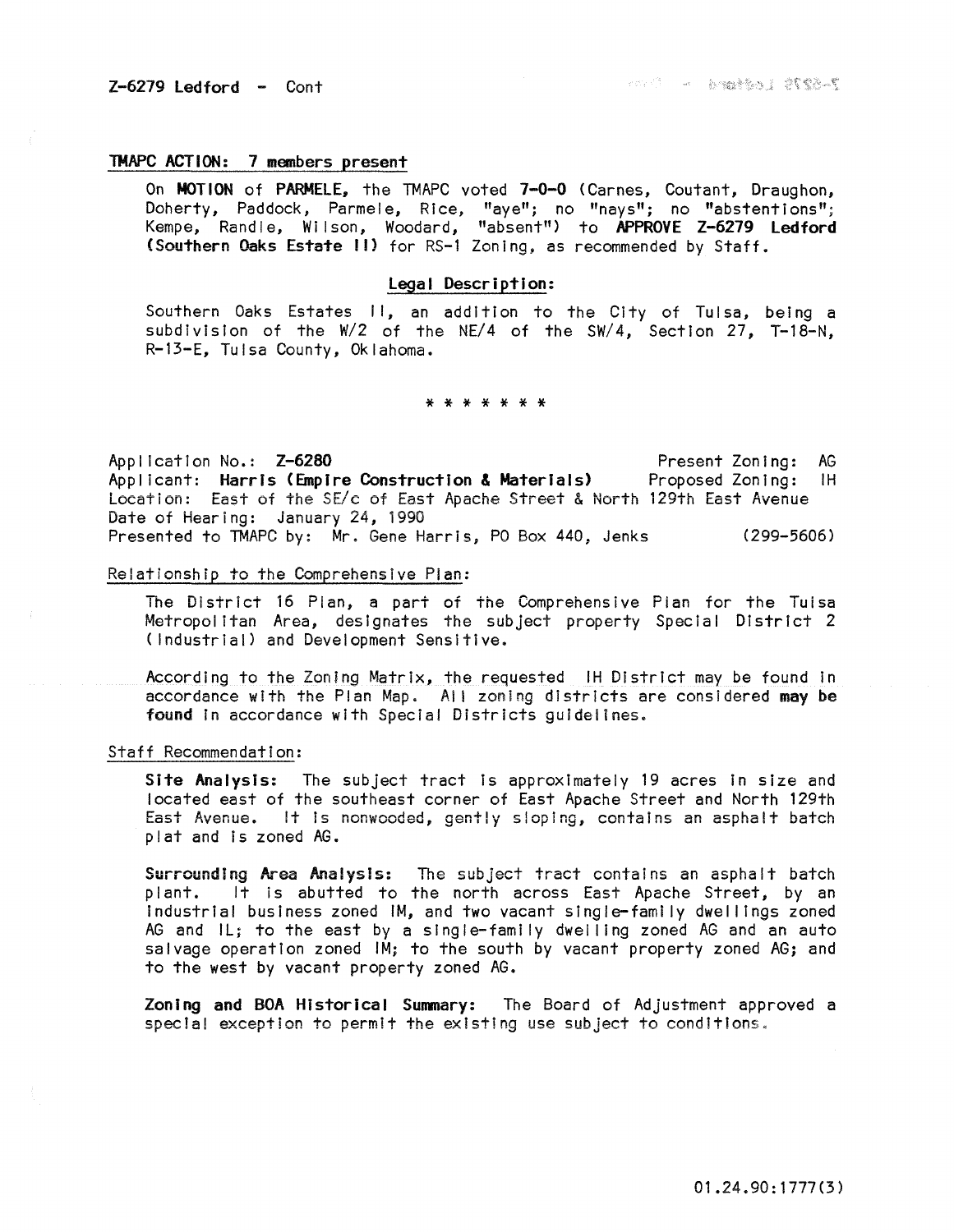**Conclusion:** Based on the Comprehensive Plan designation for Industrial and surrounding land uses, Staff cannot support the requested IH zoning, but can support IM zoning on the subject tract. Staff would recommend the lower Intensity Industrial designation In order to provide a buffer for the single-family dwel ling to the northeast and to be compatible with the 1M zoning to the east of the subject tract.

Therefore, Staff recommends DENIAL of IH zoning and **APPROVAl** of 1M zoning on the subject tract.

#### Comments & Discussion:

Mr. Gardner remarked that concerns expressed to Staff regarding drainage may, In fact, have more to do with pollution than drainage.

Mr. Gene Harris, appl icant, submitted photos of the subject property and current operation. Mr. Harris confirmed they have been working under a temporary permit and were now desiring to keep the operation at this Therefore, the need for a zoning change to maintain the operation on a permanent basis.

#### Interested Parties:

Mr. Arthur Brock (13712 East Apache, 74118) advised he has lived In this area for 30 years, clarifying he occupies the northeast corner of the subject tract. Mr. Brock commented that, if approved, he would be surrounded by Industrial uses. He felt It would be a danger to children In the area to have this type of operation and equipment.

I n response to Mr. Doherty, Mr. Gardner c I ar! f! ed that one of the BOA conditions imposed limited the operation to the westerly portion of the tract In order to keep It away from Mr. Brock's property. Mr. Doherty and **Mr. Gardner then discussed the type of operation, refInIng versus**  manufacturing, and the uses applicable to each.

# Applicant's Rebuttal:

Mr. Harris explained there would be no fumes from this asphalt operation and he currently has the required permits and Inspections. Mr. Harris stated he understood the operation would have to set back from Mr. Brock's property.

In reply to Mr. Draughon, Staff confirmed the TMAPC could approve IL on the easterly portion abutting the residential and restrict the 1M to the westerly portion to protect the residential use on the northeast corner of the tract. Discussion followed on the possibility of an IL/IM zoning pattern with Staff commenting the applicant had suggested a lower Intensity on the eastern 300' of the tract. Therefore, Mr. Parmele moved for approval of 1M zoning on all but the eastern 300' of the tract which shall be zoned no greater than IL. This would create a IL buffer on the western and southern boundaries of the residential property in the northeast corner.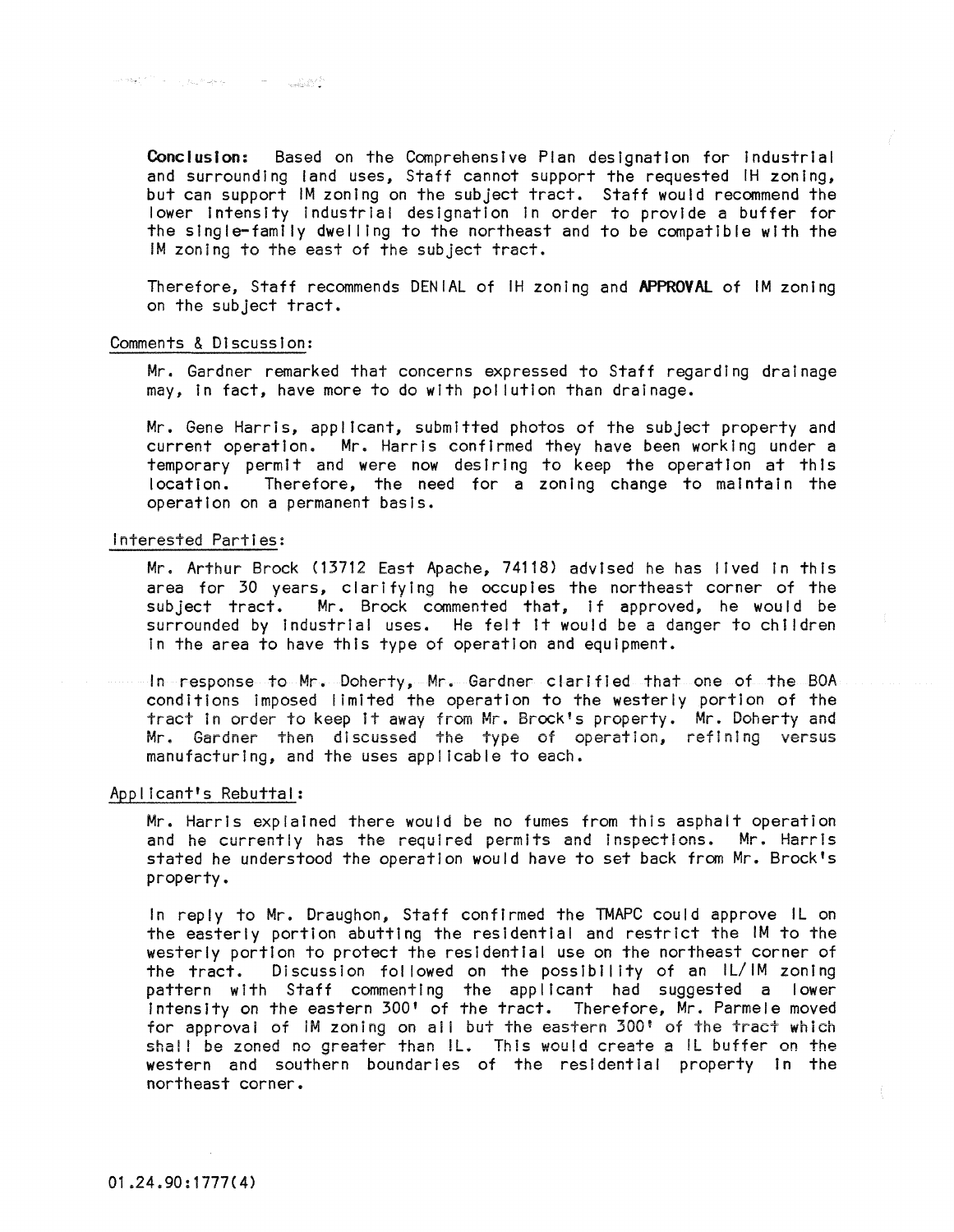$Z=6279$  Ledford - Cont.

On MOTION of PARMELE, the TMAPC voted 7-0-0 (Carnes, Coutant, Draughon, Doherty. Paddock, Parmele, Rice. "aye"; no "nays"; no "abstentions"; Kempe, Randle, Wilson, Woodard, "absent") to <mark>APPROVE Z-6280 Harris</mark> (Empire Construction & Materials) for 1M and IL Zoning; as recommended by Staff and In the configuration described below.

#### legal Description:

1M Zoning! The N/2 of the NE/4 of the NW/4 LESS the east 509', Section 28. T-20-N, R-14-E, City and County of Tulsa, State of Oklahoma.

IL Zoning: The east 509' of the N/2 of the NE/4 of the NW/4 LESS the north  $209'$  of the east  $209'$ , Section 28, T-20-N, R-14-E, City and County of Tulsa, State of Oklahoma.

#### \* \* \* \* \* \* \*

Appl ication No.: Z-6281 & PUD 460 Appl icant: Norman (Raffkind) Present Zoning: AG Proposed Zoning: CS, RM-O, RS-3 Location: NW/c of East 81st Street & South Mingo Road Date of Hearing: January 24, 1990 Presented to TMAPC by: Charles Norman, 2900 Mid-Continent Tower (583-7571 )

#### Relationship to the Comprehensive Plan:

The District 18 Plan, a part of the Comprehensive Plan for the Tulsa Metropoi itan Area, designates the subject property a five acre Medium Intensity - No Specific Land Use node at the intersection and Low Intensity - No Specific Land Use on the remainder of the tract.

According to the Zoning MatriX, the requested CS, RM-O and RS-3 Districts are in accordance with the Plan Map.

### Staff Recommendation: Z-6281

Site Analysis: The subject tract is approximately 150 acres in size and located at the northwest corner of South Mingo Road and East 81st Street South. It is nonwooded, gently sloping, vacant, and is zoned AG.

Surrounding Area Analysis: The tract is abutted on the north by vacant property and a single-family subdivision zoned RS-3 and PUD 179; on the east across Mingo Road by vacant property zoned CS, CO and AG; on the south by Meadowbrook Country Club zoned AG; and on the west by single-family dwellings zoned RS-3.

Zoning and BOA Historical Summary: A five acre node of CS was approved at the northeast corner of Mingo and 81st Street with CO zoning surrounding the node. RS-3 zoning with a PUD surrounds the subject property on the west and north.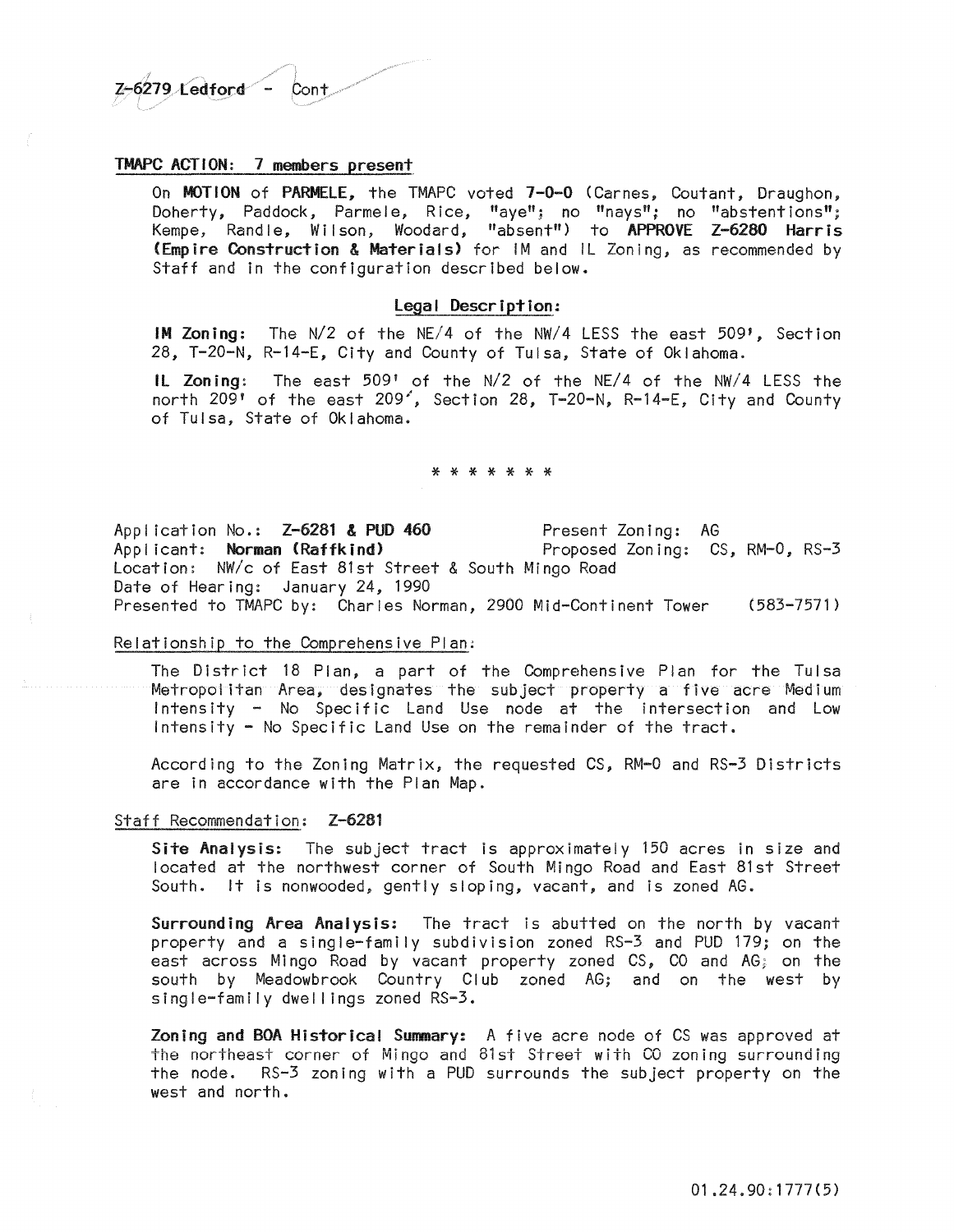$\label{eq:2.1} \frac{1}{2} \int_{\mathbb{R}^2} \left| \frac{1}{2} \left( \frac{1}{2} \right)^2 \right|^2 \, d\mathbf{r} \, \mathrm{d} \mathbf{r} \, \mathrm{d} \mathbf{r} \, \mathrm{d} \mathbf{r} \, \mathrm{d} \mathbf{r} \, \mathrm{d} \mathbf{r} \, \mathrm{d} \mathbf{r} \, \mathrm{d} \mathbf{r} \, \mathrm{d} \mathbf{r} \, \mathrm{d} \mathbf{r} \, \mathrm{d} \mathbf{r} \, \mathrm{d} \mathbf{r} \, \mathrm{d} \mathbf{r$ 

 $\label{eq:2.1} \begin{split} \mathcal{L}^{(1)}_{\text{max}}(\mathbf{X}) = \begin{bmatrix} \mathcal{L}^{(1)}_{\text{max}} & \mathcal{L}^{(1)}_{\text{max}} \\ \mathcal{L}^{(1)}_{\text{max}} & \mathcal{L}^{(1)}_{\text{max}} \end{bmatrix} & \mathcal{L}^{(1)}_{\text{max}}(\mathbf{X}) = \begin{bmatrix} \mathcal{L}^{(1)}_{\text{max}} & \mathcal{L}^{(1)}_{\text{max}} \\ \mathcal{L}^{(1)}_{\text{max}} & \mathcal{L}^{(1)}_{\text{max}} & \mathcal{L}$ 

 $\label{eq:2.1} \mathcal{L}(\frac{p}{2}) = \mathcal{L}(\frac{p}{2})$ 

 $\label{eq:2.1} \frac{1}{2} \left( \frac{1}{2} \left( \frac{1}{2} \right) \right) \left( \frac{1}{2} \left( \frac{1}{2} \right) \right) \left( \frac{1}{2} \left( \frac{1}{2} \right) \right) \left( \frac{1}{2} \left( \frac{1}{2} \right) \right) \left( \frac{1}{2} \left( \frac{1}{2} \right) \right) \left( \frac{1}{2} \left( \frac{1}{2} \right) \right) \left( \frac{1}{2} \right) \left( \frac{1}{2} \right) \left( \frac{1}{2} \right) \left( \frac{1}{2$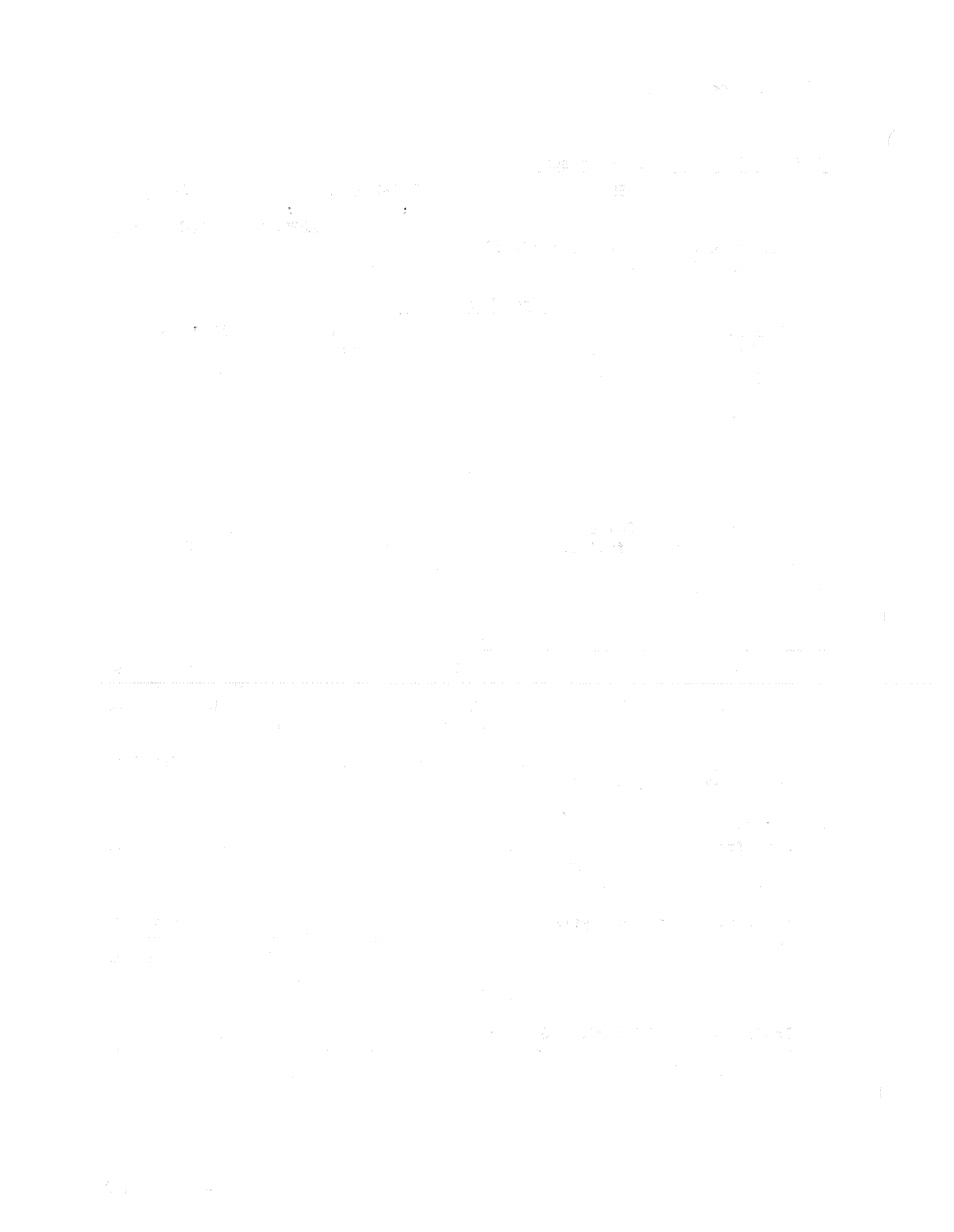On MOTION of PARMELE, the TMAPC voted 7-0-0 (Carnes, Coutant, Draughon, Doherty, Paddock, Parmele, Rice, "aye"; no "nays"; no "abstentions"; Kempe, Randle, Wilson, Woodard, "absent") to <mark>APPROVE Z-6280 Harris</mark> (Empire Construction & Materials) for IM and IL Zoning, as recommended by Staff and In the configuration described below.

Legal Description: personnelse

IM Zoning: The N/2 of the NE/4 of the NW/4 LESS the east 300', Section 28, T-20-N, R-14-E, City and County of Tulsa, State of Oklahoma.

IL Zoning: The east  $300'$  of the N/2 of the NE/4 of the NW/4 LESS the north 209' of the east 209', Section  $28/7-20-N$ , R-14-E, City and County of Tulsa, State of Oklahoma.

#### \* \* \* \* \* \* \*

Application No.: Z-6281 & PUD 460 Applicant: Norman (Raffkind) Present Zoning: AG Proposed Zoning: CS, RM-O, RS-3 Location: NW/c of East 81st Street & South Mingo Road Date of Hearing: January 24, 1990 Presented to TMAPC by: Charles Norman, 2900 Mid-Continent Tower (583-7571)

# Relationship to the Comprehensive Plan:

The District 18 Plan, a part of the Comprehensive Plan for the Tulsa Metropolitan Area, designates the subject property a five acre Medium IntensIty - No Specific Land Use node at the Intersection and Low Intensity - No Specific Land Use on the remainder of the tract.

According to the Zoning Matrix, the requested CS, RM-O and RS-3 Districts are in accordance with the Plan Map.

# Staff Recommendation: Z-6281

Site Analysis: The subject tract Is approximately 150 acres in size and located at the northwest corner of South Mingo Road and East 81st Street South. It Is nonwooded, gently sloping, vacant, and Is zoned AG.

Surrounding Area Analysts: The tract Is abutted on the north by vacant property and a single-family subdivision zoned RS-3 and PUD 179; on the east across Mingo Road by vacant property zoned CS, CO and AG; on the south by Meadowbrook Country Club zoned AG; and on the west by single-family dwel lings zoned RS-3.

Zoning and BOA Historical Summary: A five acre node of CS was approved at the northeast corner of Mingo and 51st Street with CO zoning surrounding the node. RS-3 zoning with a PUD surrounds the subject property on the west and north.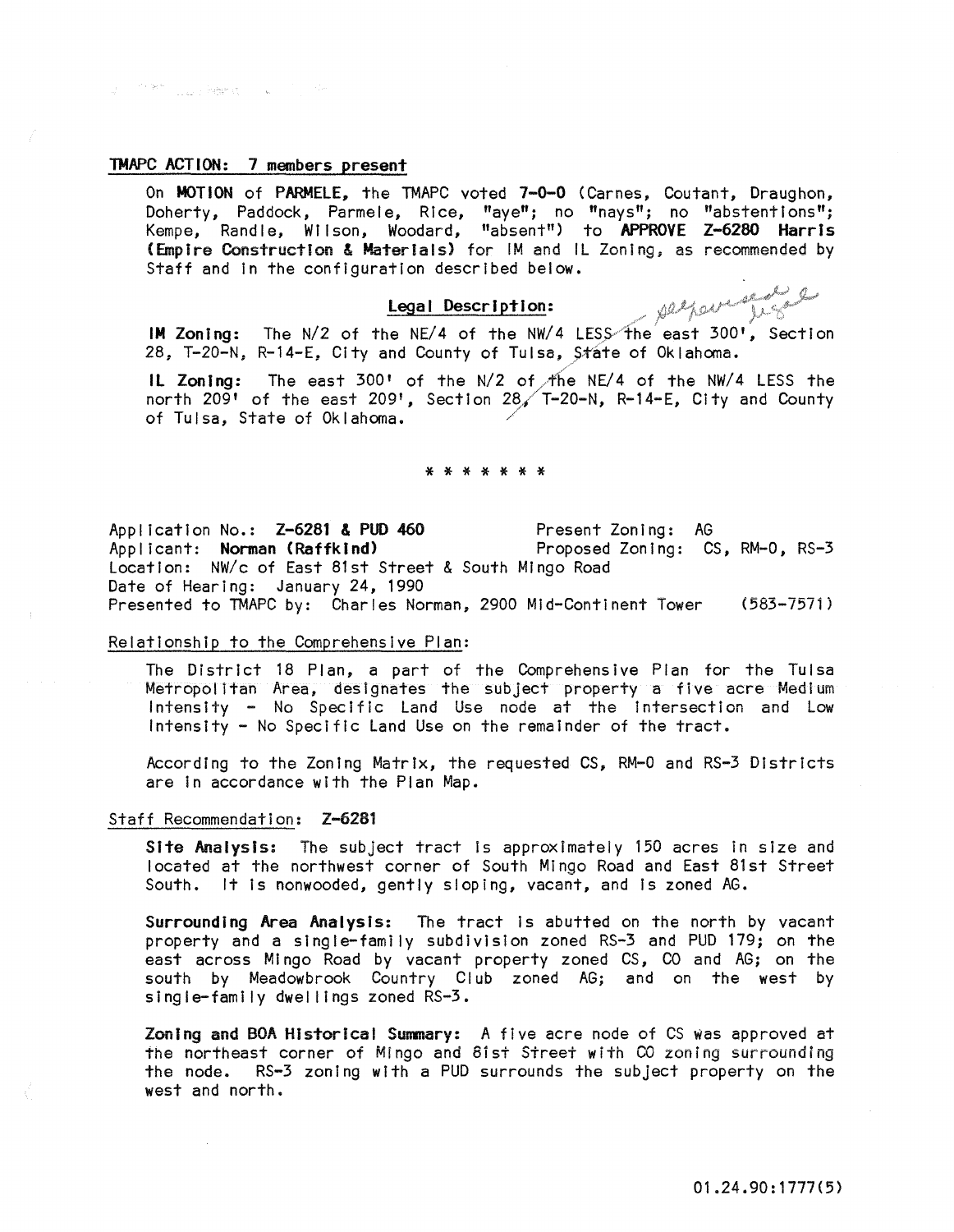Conclusion: The surrounding development and zoning support a rezoning request In conformance with the Development Guidelines.

Therefore, Staff recommends APPROVAL of CS zoning on a five acre square at the Intersection of Mingo Road and 81st Street; RM-O zoning for a 300' wide strip wrapping around the CS zoned area; and RS-3 zoning on the remainder.

#### Staff Recommendation: PUD 460

The PUD request is accompanied by a concurrent rezoning request, Z-6281, for CS, RM-O and RS-3 zoning. The proposal Is for a commercial, office, multifamily and single-family project covering 150 acres. A ten acre tract on the western boundary of the PUD has been excluded, because the Union School District Is acquiring that tract to be the site of a new elementary school. The northeast portion of the tract is in the upper reaches of Haikey Creek floodplain and that area Is proposed to become a part of the open space and trail system contemplated by the Halkey Creek Master Drainage Plan.

Staff finds the uses and intensities of development proposed to be <mark>in</mark> harmony with the spirit and intent of the Code. Based on the following conditions, Staff finds PUD 460 to be: (1) consistent with the Comprehensive Plan; (2) In harmony with the existing and expected development of surroundIng areas; (3) a unified treatment of the development possibilities of the site; and (4) consistent with the stated purposes and standards of the PUD Chapter of the Zoning Code.

Therefore, Staff recommends APPROVAL of PUD 460 subject to the fol lowing conditions:

- 1) That the applicant's Outline Development Plan and Text be made a condition of approval, unless modified herein.
- 2) Development Standards:

#### DEVELOPMENT AREA A

| Land Area (Gross): |        | 13.67 acres | 595,434.13 sf $*$ |
|--------------------|--------|-------------|-------------------|
|                    | (Net): | 11.89 acres | 517,937.38 sf $*$ |

- Permitted Uses: Those uses permitted as a matter of right in Use Units 5, Community Services and Similar Uses; 11,<br>Offices and Studios; 12, Entertainment and Studios; 12, Entertainment Establishments and Eating Establ ishments Other Than Drive-Ins; 13, Convenience Goods and Services; and 14, Shopping Goods and Services.
- \* The internal boundaries of Development Area A may be adjusted by a mt nor amendment to PUD 460 approved by the TMAPC pursuant to the provisions of Section 1170.7 of the Tulsa Zoning Code.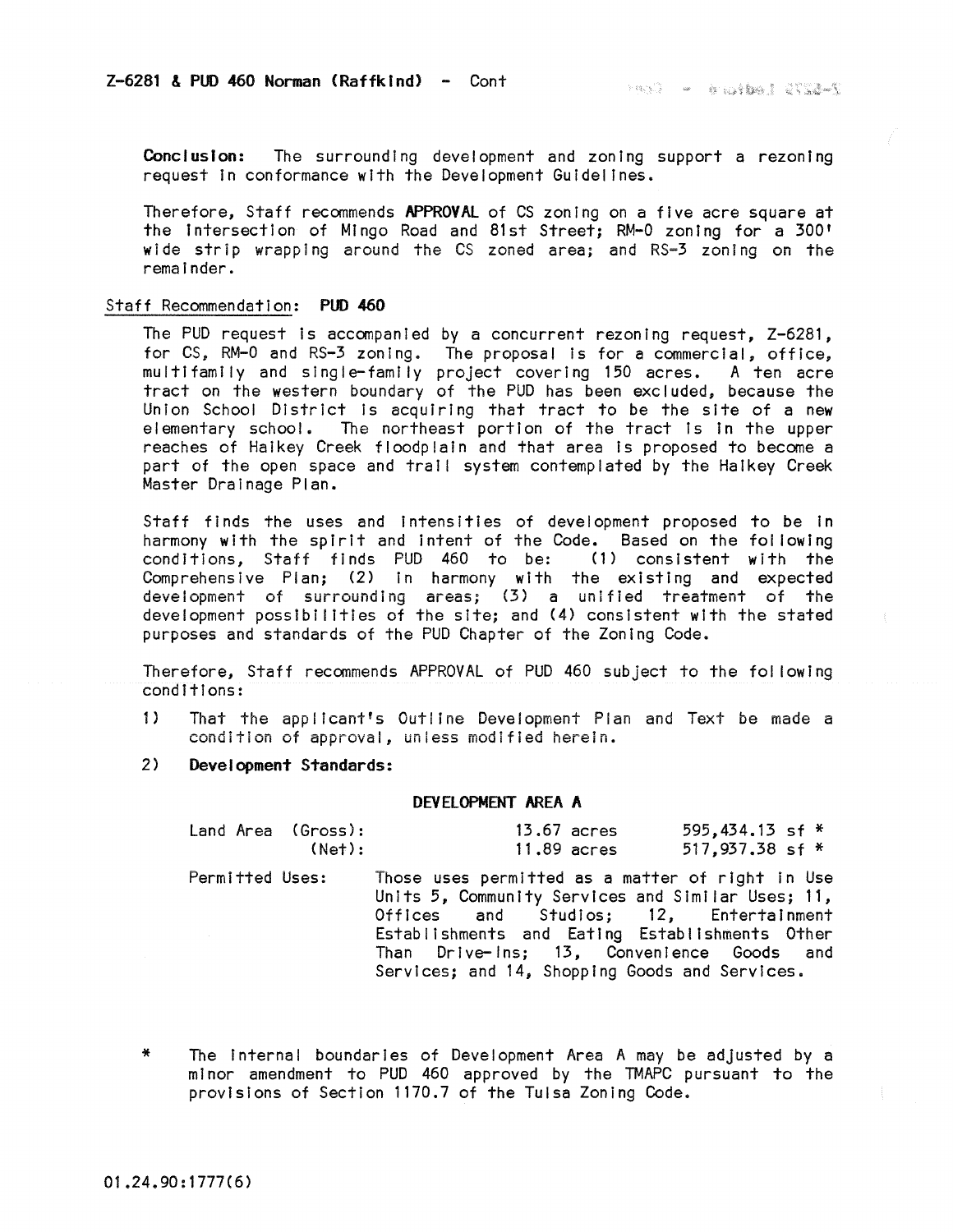| Maximum Building Floor Area:                                                                                              | $108,900$ sf                                                        |
|---------------------------------------------------------------------------------------------------------------------------|---------------------------------------------------------------------|
| Maximum Building Height:                                                                                                  | 351                                                                 |
| Off-Street Parking:                                                                                                       | As required by the applicable Use<br>Unit of the Tulsa Zoning Code. |
| Minimum Building Setbacks:<br>from C/L of South Sheridan Road:<br>from C/L of East 81st Street:<br>from internal boundary | 100'<br>100'                                                        |
| of Area A:                                                                                                                | 20'                                                                 |
|                                                                                                                           |                                                                     |

landscaped Area: A minimum of  $10\%$  of the net land area shall be Improved as Internal landscaped open space which shall include at least 10' of street frontage I andscaped area. Internal landscaped open space Includes street frontage landscaped areas outside of the street right-of-way, landscaped parking<br>islands, landscaped yards and plazas, and islands, landscaped yards and pedestrian areas, but does not Include any parking, building or driveway areas.

Screening: Prior to issuance of occupancy permits in Area A, a screening fence shall be erected along the boundary with Area B which meets the requirements of Section 250 of the Tulsa Zoning Code. [Amended, see TMAPC vote.]

Signs:

- a) Ground signs shall be limited to one for each arterial street. frontage with a maximum of 280 square feet of display surface area and 25' In height.
- b) Wall signs shall be permitted to exceed two square feet of display surface area per lineal foot of building wall to which attached. The length of a tenant wall sign shall not exceed  $75%$ of the frontage of the tenant space.
- c) Internal directional signs shall be limited to three square feet of display surface area and 2.5' In height.
- d) One monument sign shall be permitted at each arterial street entry, with a maximum of 60 square feet of display surface are and 6' In height.

lighting:

- a) Light standards shall be equipped with deflectors directing the light downward and away from Area B.
- b) Building mounted lights shall be hooded and directed downward to prevent spil lover lighting.

01.24.90: 1777(7)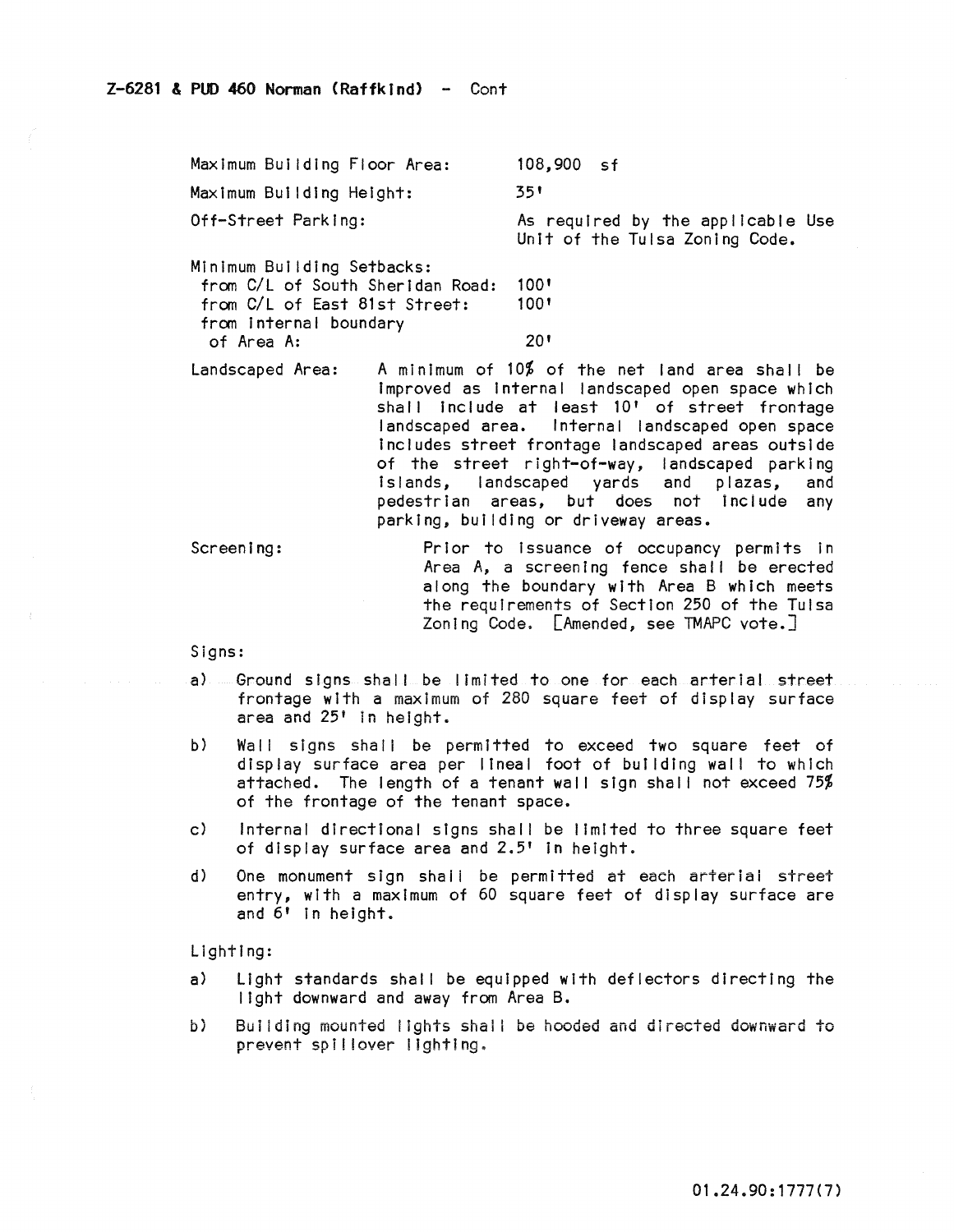#### DEVELOPMENT AREA B

| Land Area (Gross): | $25.35$ acres | 1,104,182.27 sf $*$ |
|--------------------|---------------|---------------------|
| (Net):             | 23.92 acres   | 1,041,932.27 sf $*$ |

Permitted Uses: Those uses permitted as a matter of right In Use Units 5, Community Services and Simi lar Uses; 7, Duplex Dwellings; 7-A, Townhouse Dwellings; and 8, Multifamily Dwel lings and Simi lar Uses. Those uses permitted in Use Unit 5 shall be subject to the use conditions of Section 1205 of the Tulsa ZonIng Code and detailed site plan approval Including the location of such uses within Area B, and such additional use conditions as are appropriate for each use as determined by the Detall Site Plan review and approval. [Amended, see TMAPC vote.]

Maximum Number of DU: 485 Maximum Building Height: Multifamily Dwel lings: Single-family Dwellings and Townhouses: Off-Street Parking: Minimum Bui Idlng Setbacks: Internal Boundary: 1 Story Buildings Greater than 1 Story Setbacks From Public Streets: from *C/l* of South Sheridan: from *C/l* of East 81st Street: Minimum Off-Street Parking Setback: 5' from boundary with Area C Minimum Livability Space Per DU: **Duplex Owel! tngs**  Townhouse Dwel lings Multifamily Dwellings 3 stories or 39' 35' As required by the applicable Use Unit of the Tulsa Zoning Code. 10' from area boundaries 50' from boundary with Area C plus l' for every foot of height above 35'; 10' from boundary with Area A 85' 85 <sup>f</sup> **2,000 sf**  1,200 sf 60 sf

\* The internal boundaries of Development Area B may be adjusted by a ml nor amendment to PUD 460 approved by the TMAPC pursuant to the provisions of Section 1170.7 of the Tulsa Zoning Code.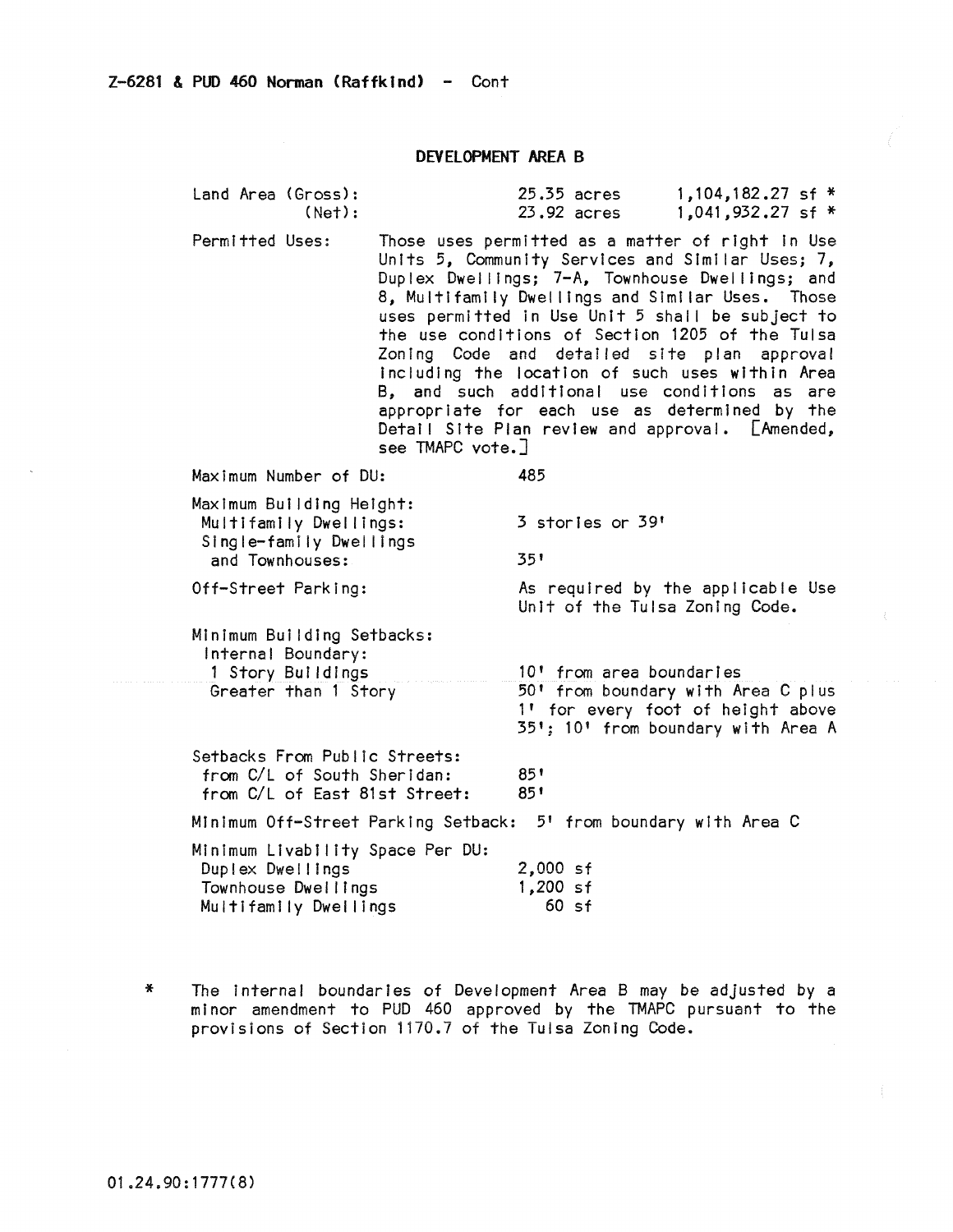- Screening: Prior to Issuance of an occupancy permit In Area B for multifamily dwellings, a screening fence, meeting the requirements of Section 250 of the Tulsa Zoning Code, shall be erected between the multifamily development and Area C.
- Signs: One monument sign shall be permitted at each arterial street entry with a maximum of 60 square feet of display surface area and 6' In height.

#### DEVELOPMENT AREA C

- Land Area (Gross): (Net) : 102.98 acres 100.61 acres 4,486,004.75 sf \* 4,382,571.97 sf \*
- Permitted Uses: Those uses permitted as a matter of right In Use Units 5, Community Services and Similar Uses,<br>except emergency and protective shelter, except emergency and hospital, marina, residential treatment center<br>and transitional living center; and 6, transitional living Single-fam! Iy Dwel lings. Those uses permitted In Use Unit 5 shall be subject to the use conditions of Section 1205 of the Tulsa Zoning Code and<br>detailed site plan approval including the detailed site plan approval location of such uses within Area C, and such additional use conditions as are appropriate for such uses as determined by the Detail Site Plan review and approval.

| Maximum Number of DU:                                  | 343 **                                                                          |
|--------------------------------------------------------|---------------------------------------------------------------------------------|
| Minimum Lot Standards:                                 | As required in the RS-3 District                                                |
| Maximum Building Height:                               | 351                                                                             |
| Off-Street Parking:                                    | As required by the applicable Use<br>Unit of the Tulsa Zoning Code.             |
| Minimum Building Setbacks:<br>Single-Family Dwellings: | As required in the RS-3 District<br>by Section 430 of the Tulsa Zoning<br>Code. |
| Community Services<br>and Similar Uses:                | As established by the Detail Site<br>Plan review and approval.                  |

- \* The Internal boundaries of Development Area C may be adjusted by a ml nor amendment to PUD 460 approved by the TMAPC pursuant to the provisions of Section 1170.7 of the Tulsa Zoning Code.
- \*\* Permitted dwelling units which are not used in Development Area C may be transferred to Development Area B with the approval of a Detail Site Plan for Area B.
-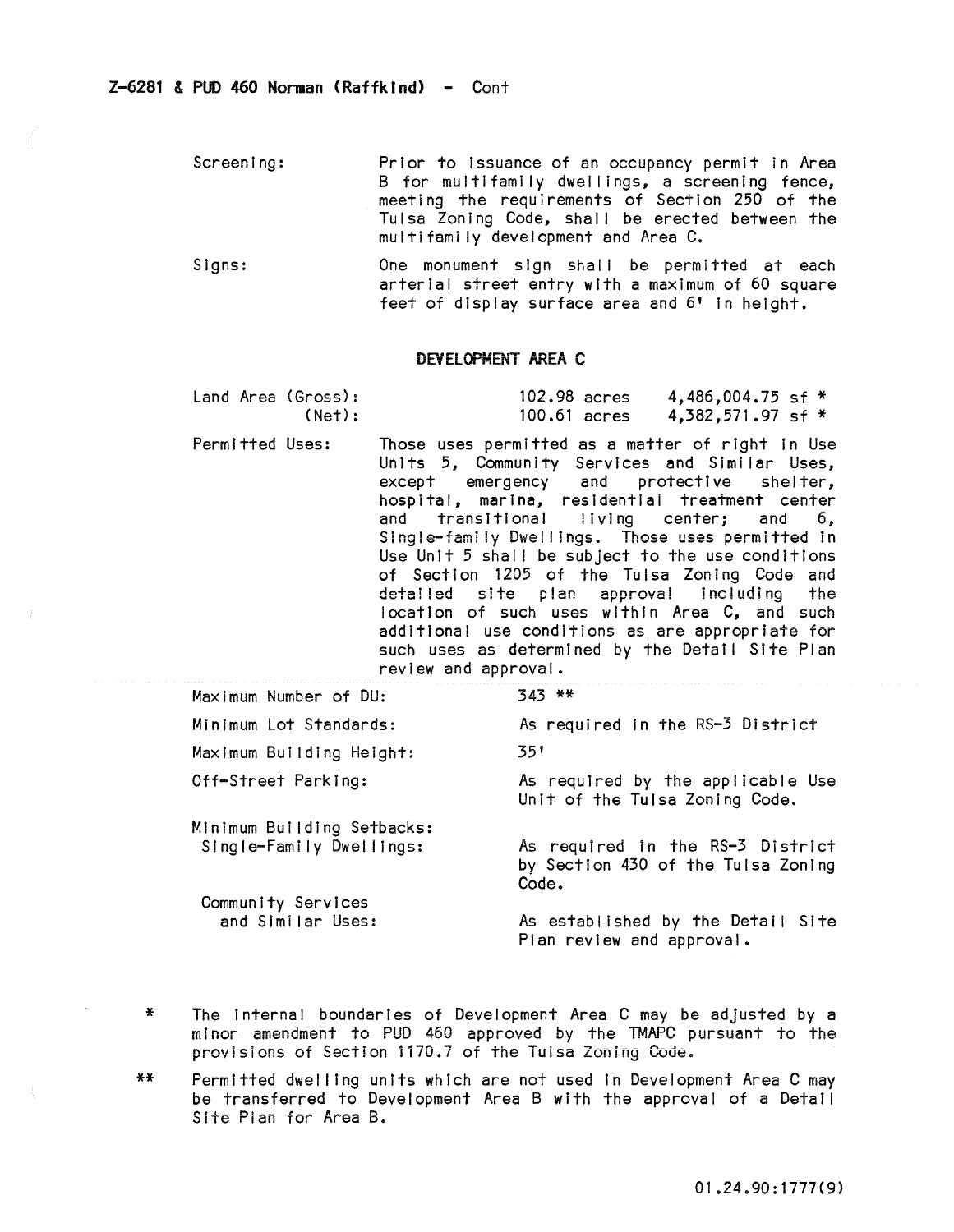# DEVELOPMENT AREA D

| Land Area (Gross): | (Net): | 7.68 acres                            | 334,452.70 sf *<br>7.27 acres 316,464.78 sf * |                                                 |
|--------------------|--------|---------------------------------------|-----------------------------------------------|-------------------------------------------------|
| Permitted Uses:    |        | and recreational facilities and uses. |                                               | Open space, storm water drainage and detention, |

\* The internal boundaries of Development Area 0 may be adjusted by a ml nor amendment to PUD 460 approved by the TMAPC pursuant to the provisions of Section 1170.7 of the Tulsa Zoning Code.

# Continued PUD Conditions:

- 3) No zoning clearance permit shall be issued for a development area within the Planned Unit Development until a Detail Site Plan for the development area has been submitted to the TMAPC, which includes all but idlngs and required parking (except In slngle~famlly or duplex development) and approved as being in compliance with the approved PUD Development Standards.
- 4) That a Detail Landscape Plan for Development Areas A and B shall be submitted to the TMAPC for review and approval. A landscape architect registered in the State of Oklahoma shall certify to the zoning officer all required landscaping and screening fences have been installed in accordance with the approved landscape plan for that Development Area prior to Issuance of an Occupancy Permit. The landscaping materials and screening fences required under the approved Plan shall be maintained and replaced as needed, as a continuing condition of the granting of an Occupancy Permit.
- 5) No sign permits shall be issued for erection of a sign within a development area of the PUD until a Detail Sign Plan for that development area has been submitted to the TMAPC and approved as being In compliance with the approved PUD Development Standards.
- 6) That all trash, mechanical and equipment areas shall be screened from public view in Area A.
- 7) All parking lot lighting shall be directed downward and away from adjacent residential areas. Light standards shall be limited to a maximum height of 20' in Area A and 12' In Area B.
- 8) The Department of Stormwater Management or a Professional Engineer registered in the State of Oklahoma shall certify that all required storm water drainage structures and detention areas serving development Area A or B have been installed in accordance with the approved plans prior to issuance of an Occupancy Permit in that development area.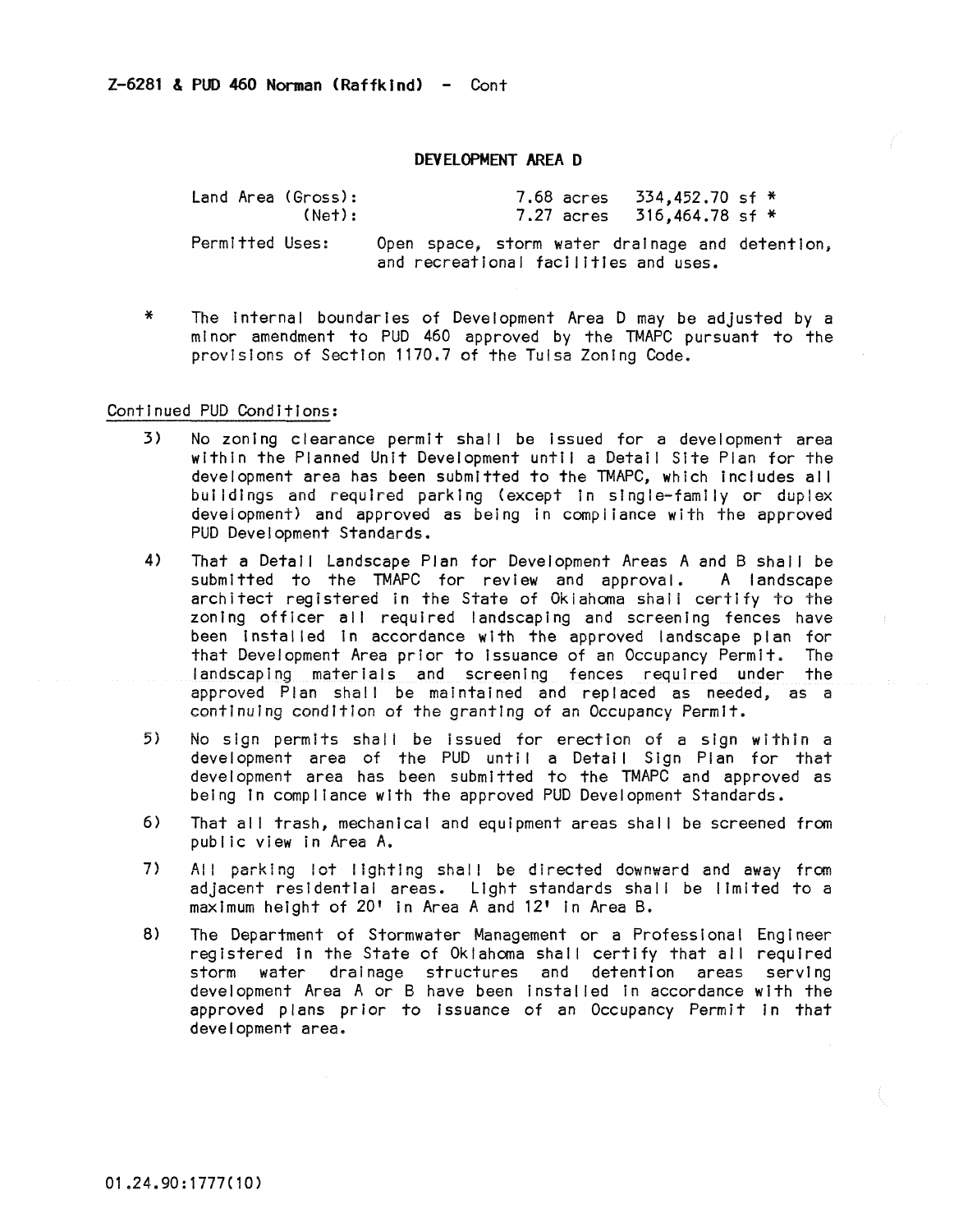- 9) That no Building Permit shall be Issued until the requirements of Section 260 of the Zoning Code have been satisfied and approved by the TMAPC and filed of record in the County Clerk's office, Incorporating within the Restrictive Covenants the PUD conditions of approval, making the City of Tulsa beneficiary to said Covenants.
- 10) A collector street shall be provided from the existing East 79th Street South stub, eastward to South Mingo Road.
- 11) Pedestrian access shall be provided between the street system in Development Area C and the open space In Development Area D.

#### Applicant's Comments:

Mr. Charles Norman, attorney for the applicant, reviewed the surrounding area, defining the access to the residential subdivision to the west and the nonresidential uses on the north side of the property. Mr. Norman reviewed a preliminary drawing of the layout for this tract to indicate street placement and connection to the school site and abutting residential subdivision. He reiterated the ten acre school site was not a part of this PUD or zoning request. Mr. Norman briefed the Commission on the specifics of the four development areas for commercial, multifamily, single-family and open space.

Mr. Norman requested an amendment to the application to permit Unit Unit 6 In Development Area B in order to allow the applicant the flexibility to move some of the single-family uses into the multifamily area. Therefore, If amended at this time a minor/major amendment would not be needed In the future. He also requested a modification to the language for screening, suggesting that screening along the boundary between Areas A and B be deferred until such time as the commerical was actually constructed. Therefore, screening would coincide wIth the commercial development rather than requiring a screening fence along the total boundary at this time, particularly if there was nothing to be screened. He suggested Staff Insert a provision Indicating the screening could be modified at the time of Detail Site Plan review. Mr. Norman also requested a reduction of the landscape requirement from  $10\%$  to  $7\%$ . He compared this to other PUD's where  $10\%$  of net land area was reduced or was based on the gross land area. Mr. Norman answered questions from the Commission members to clarify the development concept of the PUD and the requested amendments.

Mr. Gardner stated Staff had no problem with Mr. Norman's request in regard to review of the screening fence along the boundaries of Areas A and B, and had no problem adding Use Unit 6 to Area B. However, Staff would stand on their recommendation for 10% landscaped open space.

# Interested Parties:

Ms. Sarah Wood (8603 East 77th Street, 74133) commented that she was merely In attendance on a "fact finding mission" and had no problem with the concept as presented.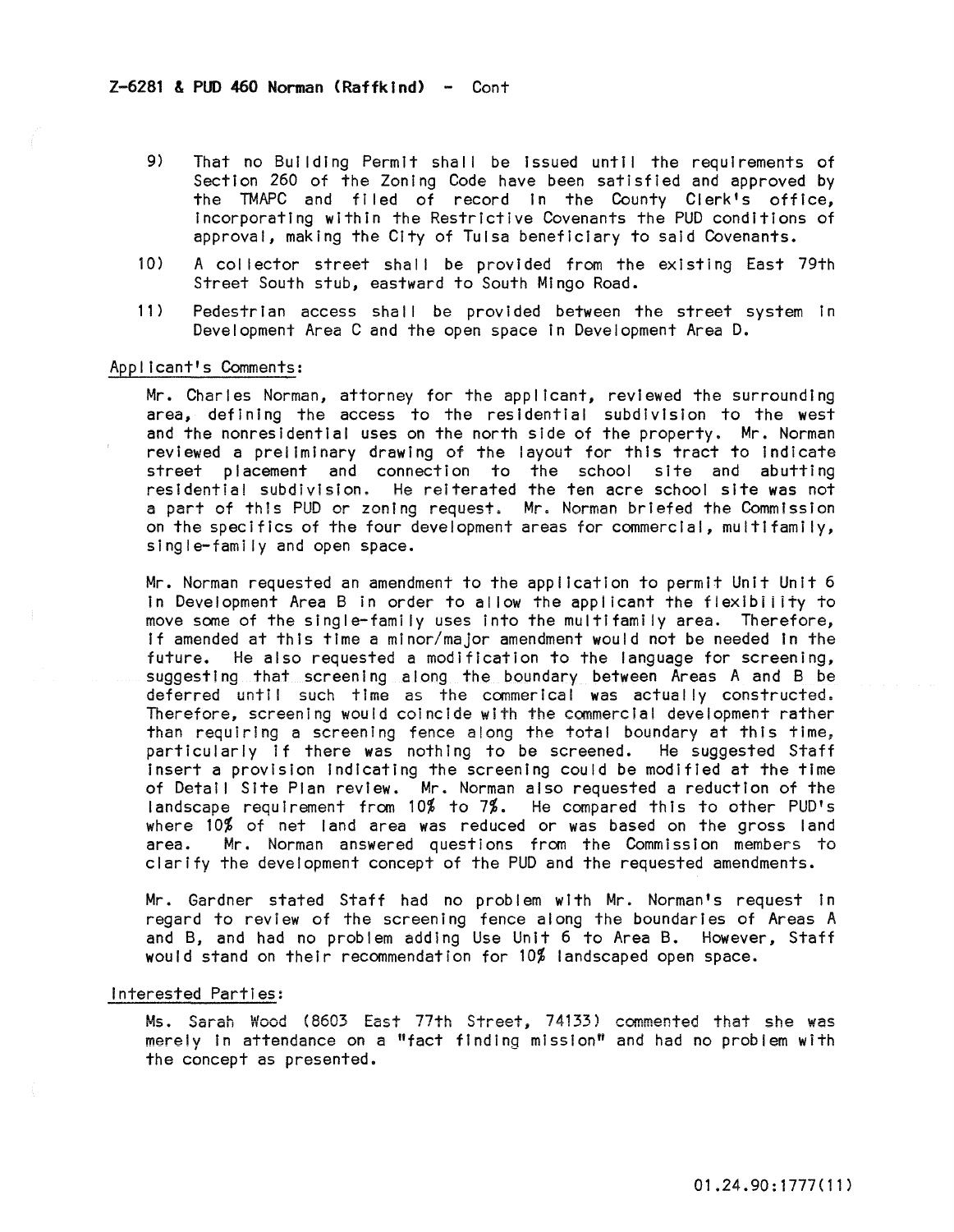#### TMAPC Review Session:

Mr. Norman suggested language be added to the screening requirement for Development Area A as follows: "Provided this requirement may be waived or modified as a part of the Detail Site Plan approval."

Mr. Carnes remarked "there should be a collector street from the east to get to the school, without having to do quite as much circling through the neighborhood" as shown In this concept. Mr. Norman stated agreement with the recommendation of the Technical Advisory Committee (TAC) In this regard, which Involved two "breaks" or turns Involving stops. Further, the school has agreed to build the first 660' of the 36' wide street from the south boundary of the school at their expense, and the applicant will provide the other 30' of right-of-way for the dedication when the school's plans were presented. Therefore, this would establish the school's plans were presented. Therefore, this would establish col lector on an east/west alignment which will be carried to Mingo Road. Mr. Gardner cautioned Mr. Carnes that the Commission would not want to establish a straight line "race track" through this area; therefore, the TAC's recommendation for the turns. Mr. Carnes commented he felt this presentation "went through a lot of neighborhood that was not quite necessary." Discussion fol lowed on the street configuration concept.

Discussion ensued on 10% versus 7% open space requirement with statements being made In support of both figures. Mr. Norman commented he had no objection to a continuance to ai iow Staff time to review past PUD's as to the open space requirements and calculations as to gross and net land areas. In reply to Mr. Paddock, Mr. Norman stated he felt net land area should be used as a city-wide application for open space as the net was more ascertainable for certification by an architect. The state or city might widen a street or Install a turn lane which, In turn, reduces the potential for gross land area.

Mr. Parmele moved for approval of the zoning request per the Staff recommendation, and the PUD with the modifications requested by the applicant to add Use Unit 6 to Area B, and additional wording to the screening requirements for Area A. However, his motion for approval Included the Staff's recommendation for 10% of the net land area for open open space in Area A as he did not feel this was a burdensome amount. Mr. Parmele added that should this be a problem, It might be appropriate to consider a modification at the time of Detai I Site Plan and/or Landscape Plan review.

As suggested by Mr. Paddock, Mr. Parmele amended his motion to Include the following revision to the screening requirement for Area A: "Provided, however, the timing and extent of the screening is to be determined at Detail Site Plan review." Mr. Carnes and Mr. Draughon stated support of maintaining a 10% open space requirement.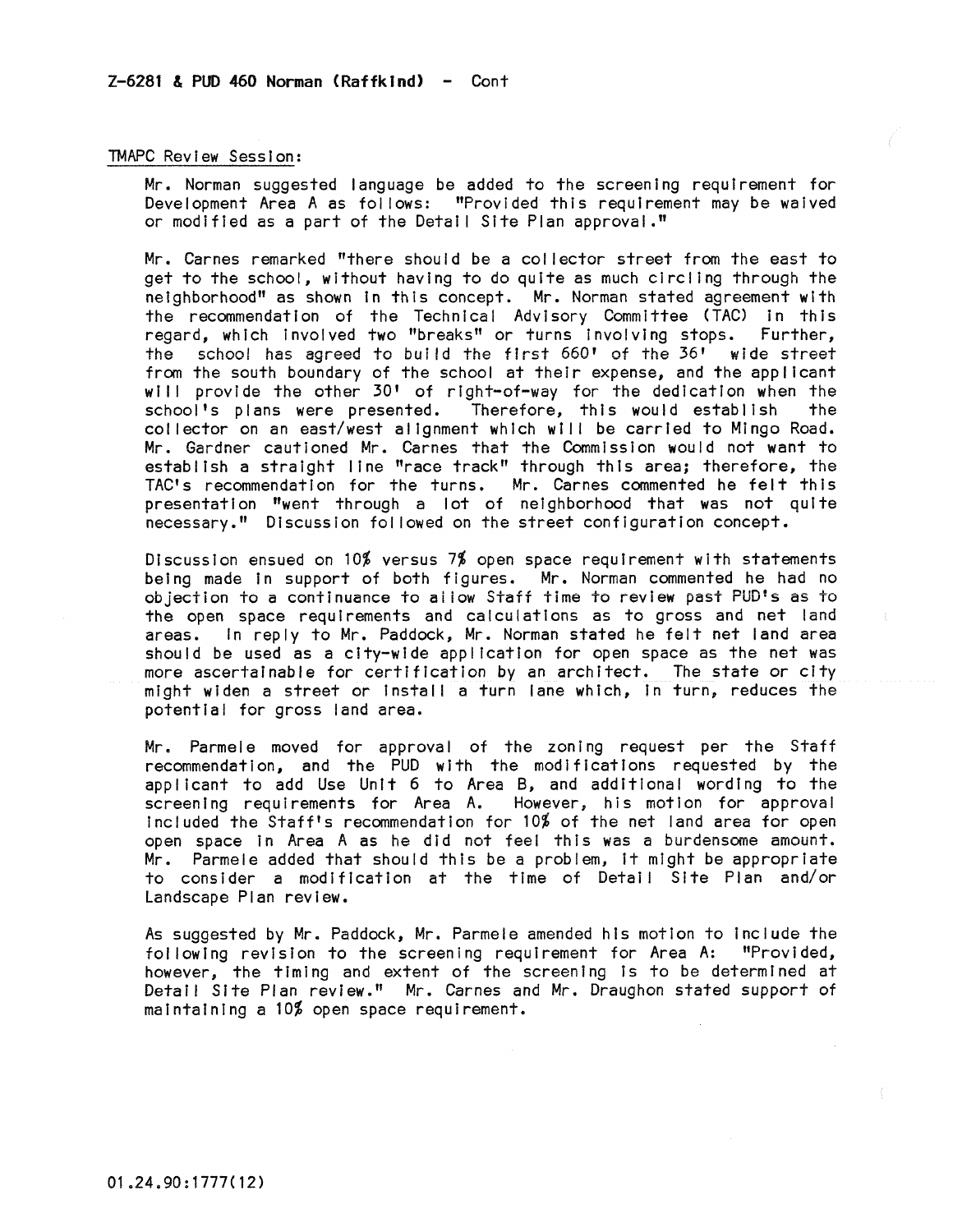On **MOTION** of PARMElE~ the TMAPC voted 7-0-0 (Carnes, Coutant, Draughon, Doherty, Paddock, Parmele, Rice, "aye"; no "nays"; no "abstentions"; Kempe, Randle, Wilson, Woodard, "absent") to APPROVE Z-6280 & PUD 460 Norman (Raffkind), as recommended by Staff with the following modifications:

Add to Screening standards for Area A: "Provided, however, the timing and extent of the screening is to be determined at Detail Site Plan review."

Add to Permitted Uses for Area B: Use Unit 6, Single-Family Dwellings.

#### legal Description:

#### Z-6281:

CS Zoning on a tract of land being described as the south 467' of the east 467' of Section 12, T-18-N, R-13-E of the IBM, City and County of Tulsa, State of Oklahoma;

RM-O Zoning on a tract of land being described as the south 767' of the east 767' of Section 12, T-18-N, R-13-E of the IBM, City and County of Tulsa, State of Oklahoma, LESS AND EXCEPT the south 467' of the east 467' of said Section 12;

RS-3 Zoning on a tract of land that is all of the SE/4 of Section 12, T-18-N, R-13-E of the IBM, City and County of Tulsa, State of Oklahoma, LESS AND EXCEPT two tracts of land being described as follows: Tract 1 - starting at the southwest corner of the SE/4 of said Section 12; thence N 0°02'47" E along the westerly line of said quarter section for 1,191.74' to the POB; thence continuing N 0°02'47" E along the westerly line for 660.0'; thence S 89°57 <sup>1</sup> 13" E for 660.0'; thence S 0°02'47" W for 660.0'; thence N 89°57'13"W for 660.0' to the POB of said tract of land; AND Tract 2 - being the south 767' of the east 767' of said Section 12.

PUD 460: A tract of land that is all of the SE/4 of Section 12, T-18-N, R-13-E of the IBM, City and County of Tulsa, State of Oklahoma, LESS AND EXCEPT a tract of land that is part of the W/2 of the SE/4 of Section 12, T-18-N, R-13-E of the IBM, City and County of Tulsa, State of Oklahoma, said tract of land being described as follows, to-wit: Starting at the southwest corner of the SE/4; thence N 0°02'47" E along the westerly line for 1,191.74' to the POB; thence continuing N 0°02'47" E along the westerly line for 660.0'; thence S 89°57'13" E for  $660.0$ '; thence S  $0^{\circ}02'47''$  W for  $660.0'$ ; thence N 89°57'13"W for 660.0' to the POB of said tract of land.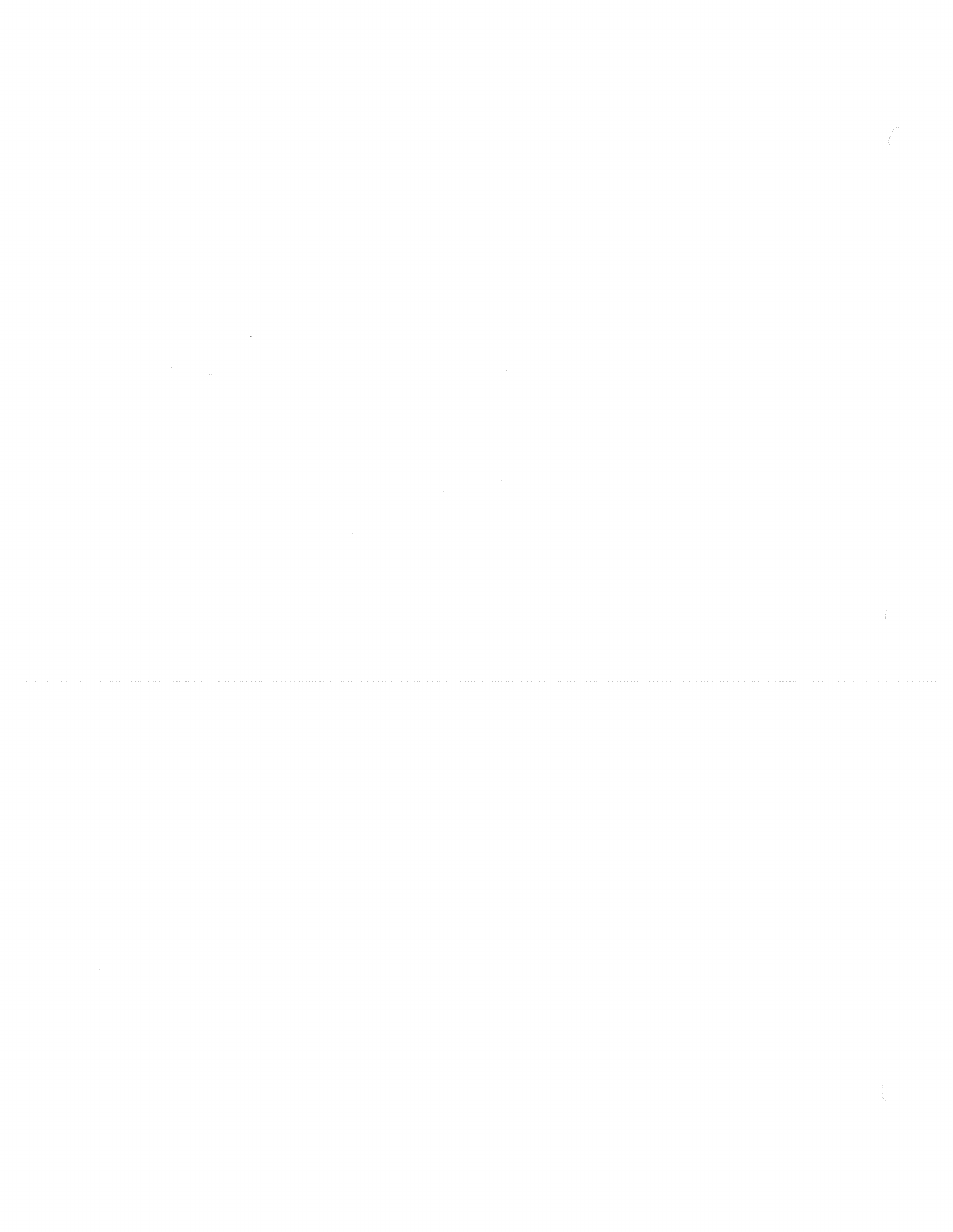On MOTION of PARMELE, the TMAPC voted 7-0-0 (Carnes, Coutant, Draughon, Doherty, Paddock, Parmele, Rice, "aye"; no "nays"; no "abstentions"; Kempe, Randle, Wilson, Woodard, "absent") to APPROVE Z-6280 & PUD 460 Norman (Raffklnd), as recommended by Staff with the following modifications:

Add to Screening standards for Area A: "Provided, however, the timing and extent of the screening is to be determined at Detail Site Plan review."

Add to Permitted Uses for Area B: Use Unit 6, Single-Family Dwellings.<br>Leaal Description

# Legal Description:

**Legal Description:**<br>Z-6281: CS Zoning on a five acre square at the northwest corner of East 81 st Street and South Mingo Road; RM-0 Zoning for a 300' wide strip wrapping around the CS zoned area; and RS-3 Zoning on the remainder of a tract described as follows: A tract of land that is all of the SE/4 of Section  $12$ , T-18-N, R-13-E of the IBM, City and County of Julsa, State of Oklahoma, LESS AND EXCEPT a tract of land that is part of the W/2 of the SE/4 of Section 12, T-18-N, R-13-E of the IBM, City and,County of Tulsa, State of Oklahoma, said tract of land being described as follows, to-wit: Starting at the southwest corner of the  $SE/4$ ; thence N 0°02 $\sqrt[4]{47}$ " E along the westerly line for 1,19174' to the POB; thence continuing N  $0^{\circ}$ 02'47" E along the westerly line for 660.0'; thence S 89°57'13" E for  $60.0$ '; thence S 0°02'47" W for 660.0'; thence N 89°57'13"W for 660.0' to the POB of said tract of land.

PUO 460: A tract of land that Is all of the SE/4 of Section 12, T-18-N, R-13-E of the IBM, City and County of Tulsa, State of Oklahoma, LESS AND EXCEPT a tract of  $1$  and that is part of the W/2 of the SE/4 of Section 12, T-18-N, R-13-E of the IBM, City and County of Tulsa, State of Oklahoma, said tract of land being described as foi lows, to-wit: Starting at the southwest corner of the SE/4; thence N 0°02'47" E along the westerly line for 1,191.74' to the POB; thence continuing N 0°02'47" E along the westerly line for 660.0'; thence S 89°57'13" E for  $660.0$ '; thence S  $0^{\circ}02'47''$  W for  $660.0'$ ; thence N 89°57'13"W for 660.0' to the POB of said tract of land.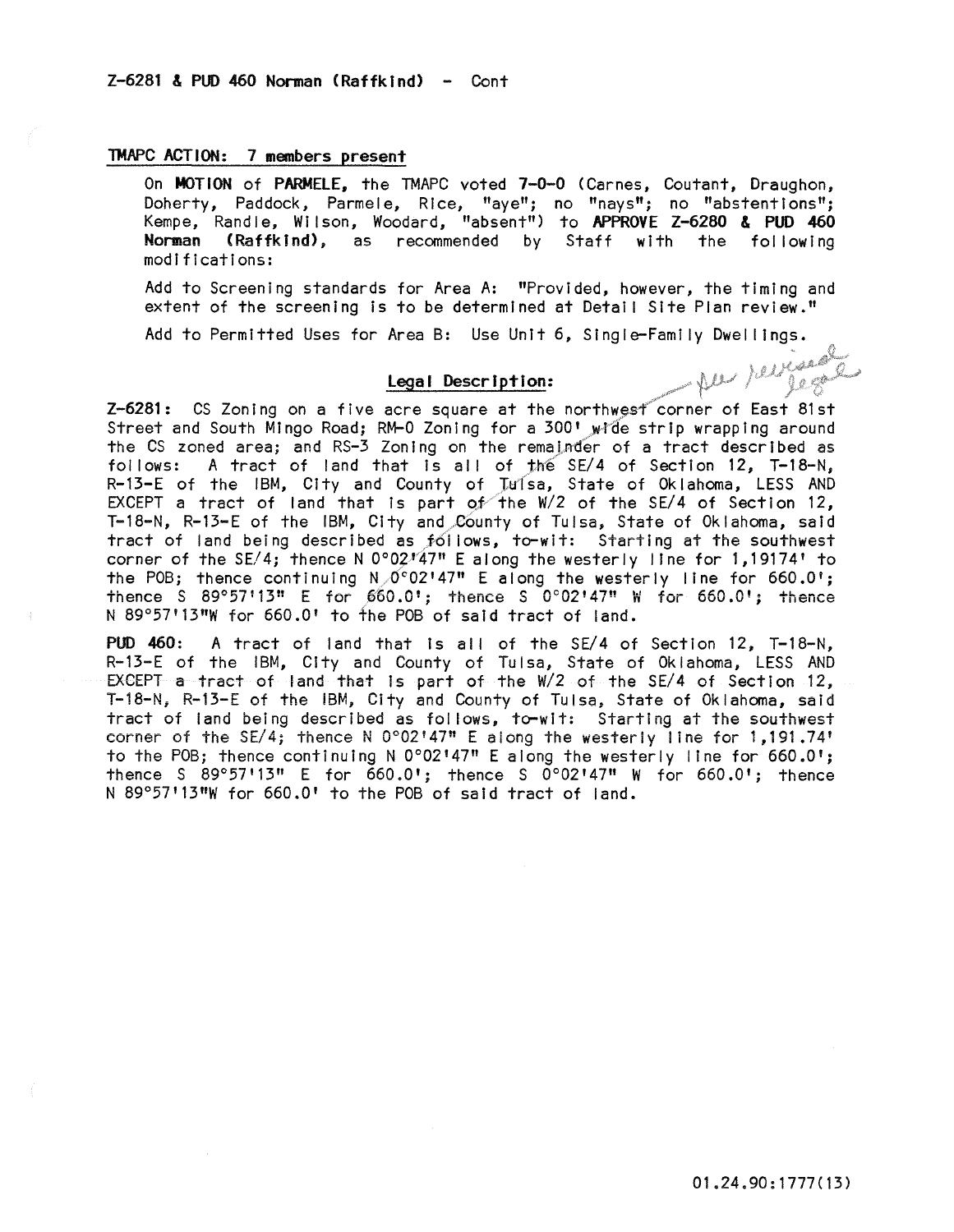# SUBD IV IS IONS:

# ACCESS CHANGE ON RECORDED PLAT:

## Eastgate Industrial Park Addition (594) Interstate 44 & South 129th East Ave.

Mr. John Eshelman, Traffic Engineer, reviewed a memo he submitted to Staff regarding this request, as fol lows:

"Attached Is a copy of a Change of Access application which Is being denied by this office. I have included a copy of the ODOT construction plans for the immediate area as well. You may be requested by the applicant to place this item on the TMAPC agenda in order to officially confirm the denial. This would be an unusual procedure, but the property Is Involved In court In condemnation proceedings with ODOT. I did confer with ODOT in the process of reaching this decision since I know of the court proceedings."

Mr. Doherty Initiated discussions with Mr. Eshelman regarding right-of-way and access.

Mr. Parmele announced a conflict of Interest, advising he would, therefore, be abstaining from discussion or vote on this case.

# Applicant's Comments:

Mr. Ted Sack, representing the applicant, emphasized the existing service road allowed two-way traffic and provided good access to the tract. However, the new roadway would only provide one-way access going west, and without access on 129th East Avenue a person could not get off the property In a effective or efficient manner.

Mr. Doherty Inquired If the TMAPC had the authority to approve a change of access with the Traffic Engineer's recommendation for denial. Mr. Linker recommended not goIng against their recommendation since the TMAPC had no other basis for approving the request.

After hearing a suggestion by Mr. Carnes that a continuance might be warranted In this case, Mr. Sack stated his cl lent needed to know one way **or another If access would be provided to 129th East Avenues** 

Mr. Paddock moved to confirm the Traffic Engineer's recommendation for **denial, and mentioned the possiblt tty of ODOT providing two-way access as**  done with other servIce roads along 1-44.

## TIMPC ACT ION: 6 members present

On MOTION of PADDOCK, the TMAPC voted 5-0-1 (Carnes, Draughon, Doherty, Paddock, Rice, "aye"; no "nays"; Parmele, "abstaining"; Coutant, Kempe, Randle, Wilson, Woodard, "absent") to DENY the Access Change on Recorded Plat for Eastgate Industrial Park Addition, as recommended by the Traffic Engineer.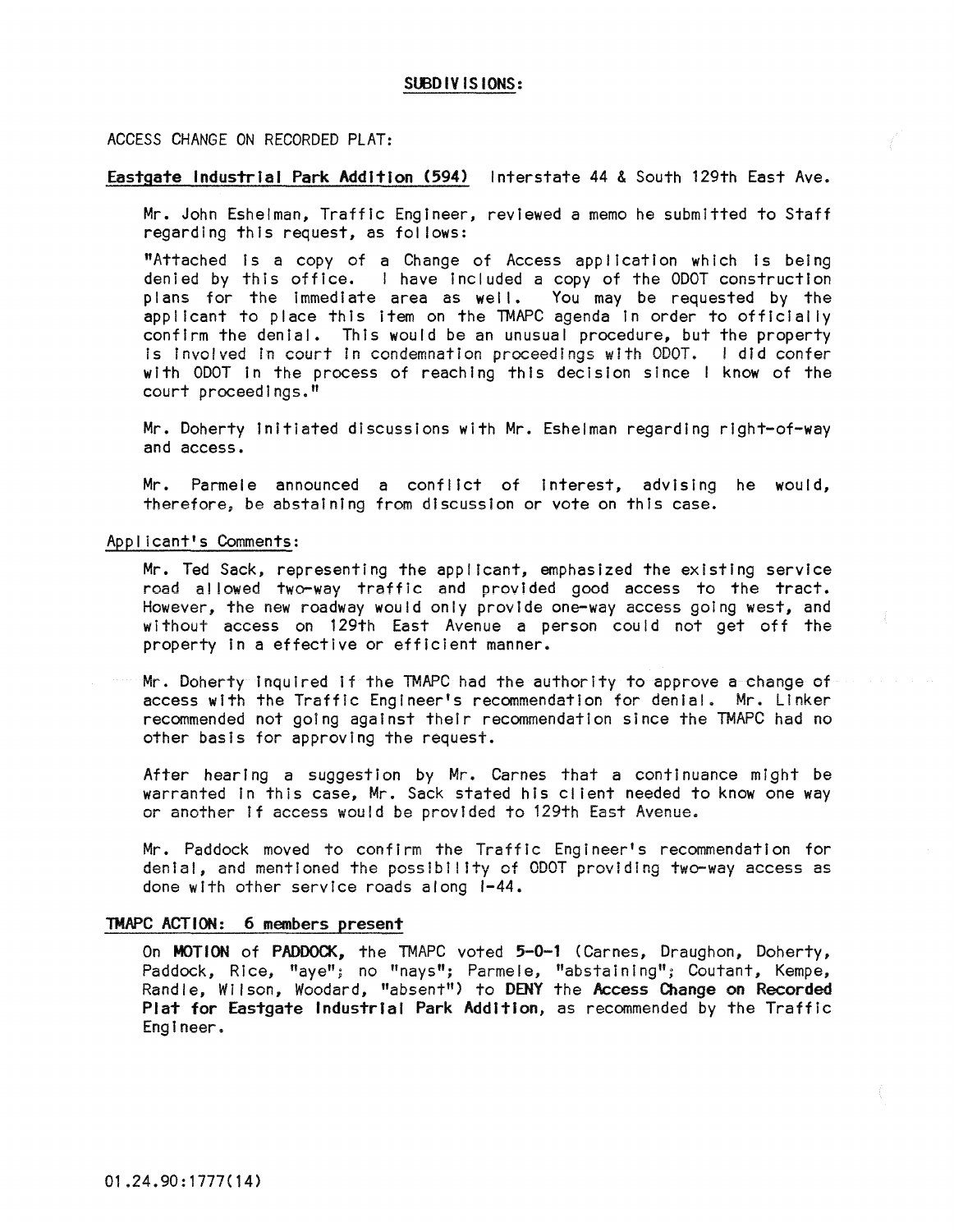#### OTHER BUS INESS:

# PUD 179-P: Amendment to Detail Sign Plan for Randle Plaza

SE/c of East 74th Place & South Memorial for Lot 1, Block 2

#### Staff Recommendation:

The applicant is requesting to amend the Detail Sing Plan for Lot 1, Block 2, Randle Plaza (Ryan's Family Steak House) by moving the location of the approved ground sign from the northwest corner to the southwest corner of the lot. The new location Is In compl lance with the development standards of PUD 179-P; therefore, Staff recommended APPROVAl of the sign relocation.

# TMAPC ACTION: 6 members present

On MOTION of PADDOCK, the TMAPC voted 5-0-1 (Carnes, Draughon, Doherty, Paddock, Rice, "aye"; no "nays"; Parmele, "abstaining"; Coutant, Kempe, Randle, Wilson, Woodard, "absent") to APPROVE the Amendment to the Detail Sign Plan for PUD 179-P Cox (Ryan's Steak House), as recommended by Staff.

#### \* \* \* \* \* \* \*

#### PUD 417-B: Detail Sign Plan - St. John Medical Center NE/c of East 21st Street & South Utica Avenue

#### Staff Recommendation:

PUD 417 Is a 21.79 acre development that was approved for hospital, physicians offices and related uses by the TMAPC in May 1986 and by the City Commission In June, 1986. The PUD is unique In that It has developed In a campus concept with the hospital located on the northeast corner of East 21st Street and South Utica Avenue and other hospital related uses are scattered in various structures to the north and east. The applicant is requesting detail sign plan approval to permit three additional signs for the medical complex. Two signs are proposed to be located in Development Area "L" along South Wheeling Avenue with the remaining sign In Development Area "A". Minor amendment, PUD 417-2, approved by the TMAPC on October 5, 1988 permitted a number of wall and ground directional signs for the complex.

After review of the applicant's submitted sign location map and elevations, Staff finds the request to be consistent with the original PUD. The size of the signs Is eight square feet, which Is five square feet larger than the Code permits for a directional sign which is exempt<br>from the ground sign regulations. Staff would recommend the TMAPC from the ground sign regulations. determine that for this and simi lar faci I ities, i.e. Laureate Psychiatric Clinic, directional signs larger than three square feet may be used and still not be considered and regulated as ground signs due to the size and campus concept of these deveiopments.